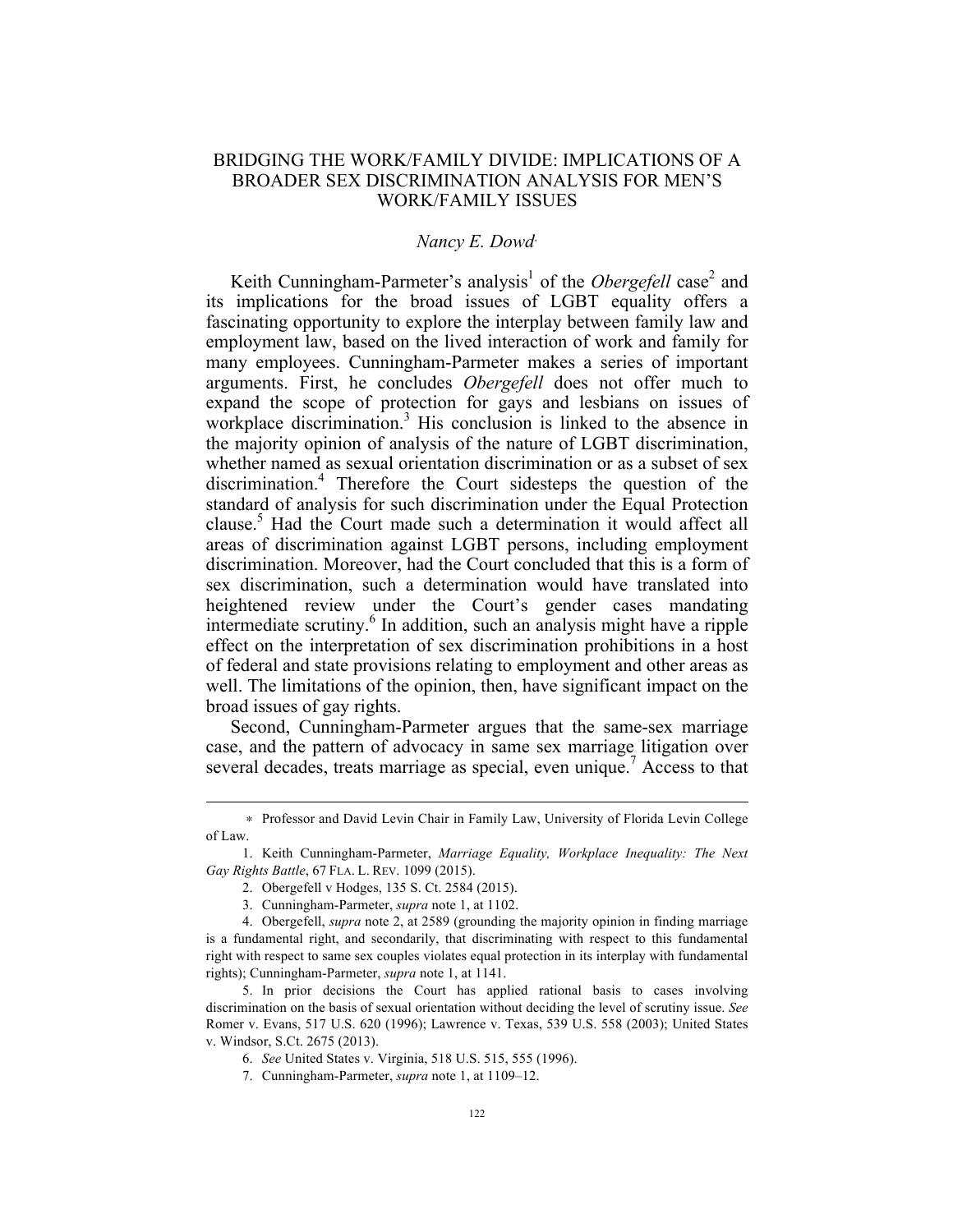unique status and its legal privileges was claimed as an individual right, or the right of the committed couple. The story told in gay rights advocacy for same-sex marriage, as he points out, was that gays and lesbians are just like straight people, with the same desire to formalize and protect their relationship through marriage, and the same desire for respect and dignity for their most important life choices.<sup>8</sup> In contrast, Cunningham-Parmeter argues, the story of LGBT advocacy in the workplace is that "we are different," and the rights sought are ones of equal opportunity and treatment in a vast array of workplaces.<sup>9</sup> Given these different framings of the issues and claims, of the advocacy stories, the same sex marriage victory has little carryover. Indeed, a "sameness" norm might undermine the diversity needed in the workplace with a "sameness" analysis that validates as "neutral" workplace norms that are heterosexual norms. Similarly, Cunningham-Parmeter's analysis also suggests that elevating the uniqueness and value of marriage may even exclude issues that remain in family law outside of formal marriage. For example, parentage issues persist in LGBT families linked to their ways of constructing families, and the general non-recognition of functional parenthood.<sup>10</sup> In addition, *Obergefell*'s exaltation of marriage and potential conservatism might undermine recognition and support of non-marital families, a disturbing possibility in light of the patterns of family difference and diversity, and the patterns of marriage.<sup>1</sup>

In light of these limitations of *Obergefell* for dealing with the stark realities of ongoing discrimination and subordination of LGBT individuals, Cunningham-Parmeter argues that the key to reaching these broad areas requires its own strategy, as the same-sex marriage case matters so little.<sup>12</sup> The key, he argues, is to renew, strengthen and articulate the position that LGBT discrimination is sex discrimination.<sup>13</sup>

 <sup>8.</sup> *Id.*

<sup>9.</sup> *Id.* at 1117, 1124.

<sup>10.</sup> *See, e.g.*, Suzanne Frelich Appleton, *Presuming Women: Revisiting the Presumption of Legitimacy in the Same Sex Marriage Era*, 86 BOSTON U. L. REV. 227 (2006) (applicability of marital presumption to same sex married couples); Clifford J. Rosky, *No Promo Hetero: Children's Right to be Queer*, 35 CARDOZO L. REV. 425 (2013) (arguing against any legitimate state interest in heterosexuality); Courtney M. Cahill, *Oedipus Hex: Regulating the Family After Marriage Equality*, 49 U.C. DAVIS L. REV. 183 (2015) (fertility, reproductive regulation, and the use of the traditional incest taboo): Catherine Smith, *Equal Protection for Children of Same Sex Parents*, 90 WASH. U. L. REV. 1589 (2013) (limits on claiming benefits from non-biological same sex parent).

<sup>11.</sup> For the demographics of families and marriage, see NAOMI CAHN & JUNE CARBONE, RED FAMILIES V. BLUE FAMILIES: LEGAL POLARIZATION AND THE CREATION OF CULTURE (2010) and JUNE CARBONE & NAOMI CAHN, MARRIAGE MARKETS: HOW INEQUALITY IS RESHAPING THE AMERICAN FAMILY (2014).

<sup>12.</sup> Cunningham-Parmeter, *supra* note 1, at 1133.

<sup>13.</sup> *Id*.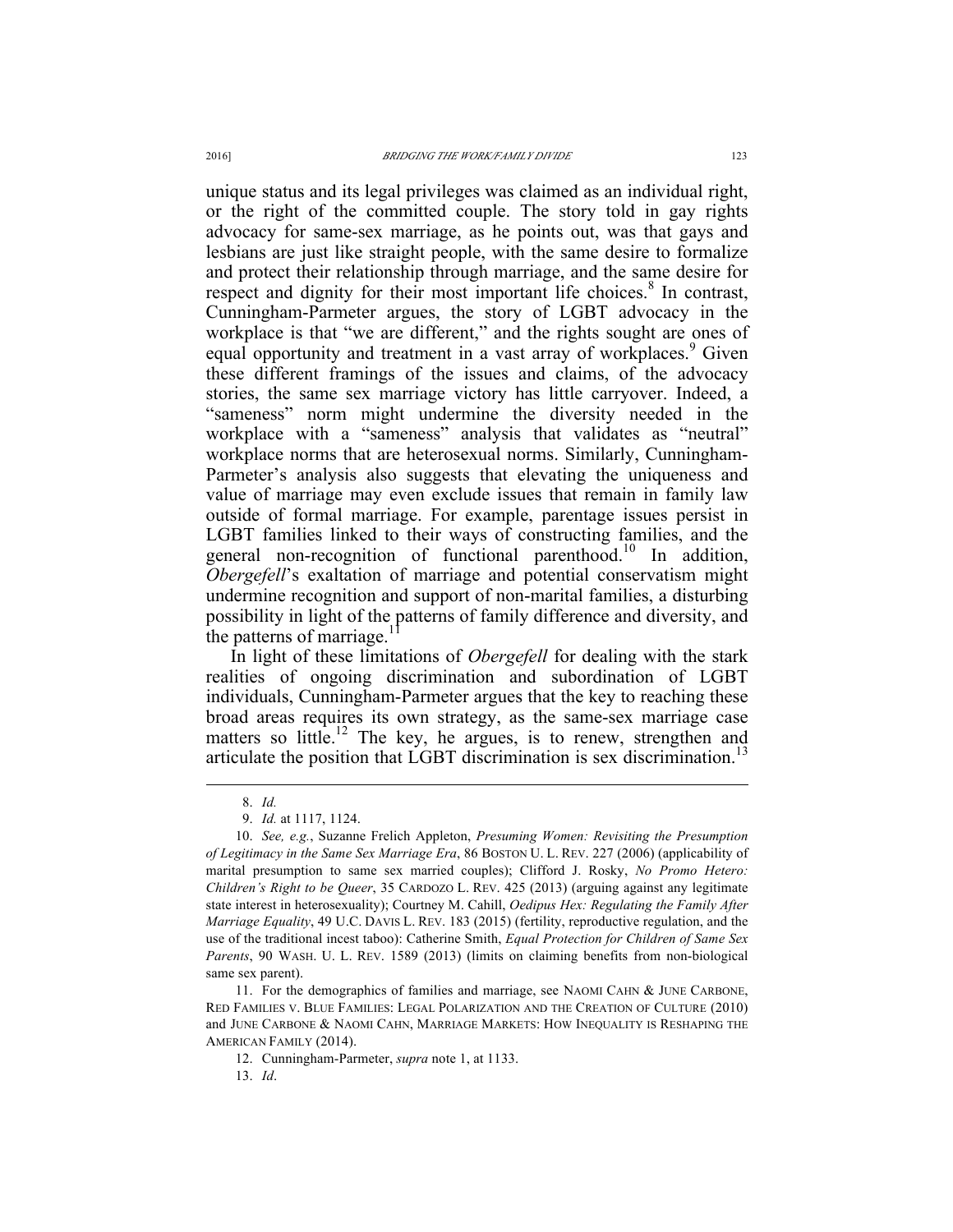Using employment discrimination law, he analyzes sex discrimination doctrine that focuses on stereotypes in order to establish his argument that sexual orientation discrimination is sex discrimination, and to expose heteronormativity in the workplace.<sup>14</sup> Cunningham-Parmeter concludes that it is essential to elevate this argument left unanswered in *Obergefell*. Taking this step is critical both for gay rights and for all workers. Discrimination on the basis of violating the norm of heteronormativity limits straight workers just as it stigmatizes LGBT workers.<sup>15</sup> It imposes on all consequences for crossing gender boundaries.<sup>16</sup> A sex discrimination strategy attacks this gender straightjacket.<sup>17</sup>

There are a number of contributions this analysis makes. First, there is no doubt that there remains serious unrealized potential in the stereotype framework of employment discrimination law.<sup>18</sup> Indeed, in comparison to other areas of employment discrimination law that have been resistant to critique and social science research that should have strengthened individual and pattern cases,<sup>19</sup> the potentially radical contribution of stereotype cases has remained untouched, and therefore open to far greater use. Stephanie Bornstein has suggested that not only might stereotype analysis revive sex discrimination analysis, but also that stereotype analysis should transcend sex and be applied to all categories of discrimination prohibited by Title VII.<sup>20</sup> Bornstein then would take the use of stereotype analysis much further, to more generally rethink the use of employment discrimination law.<sup>21</sup>

Second, by considering the impact of family law on employment discrimination law, Cunningham-Parmeter transcends the typical separation and segregation of these legal fields.<sup>22</sup> This opens analytical frames from one field to the other. It also reflects more closely the realities of individuals, who do not compartmentalize their lives in the way that law frequently does. It is long past time that employment and

19. For example, implicit bias and cognitive bias research might have reframed questions and understandings of intent by a broader understanding of the dynamic of racial bias. *See, e.g.*, Jerry Kang and Mahzarin R. Banaji, *Fair Measures: A Behavioral Realist Revision of "Affirmative Action*," 94 CAL. L. REV. 1063 (2006).

20. Stephanie Bornstein, *Unifying Discrimination Law through Stereotype Theory*, 20 LEWIS & CLARK L. REV. (forthcoming 2016).

21. *Id*.

22. One of the exceptions is work/family analysis. *See, e.g.*, JOAN C. WILLIAMS, UNBENDING GENDER: WHY FAMILY AND WORK CONFLICT AND WHAT TO DO ABOUT IT (2000); JOAN C. WILLIAMS, RESHAPING THE WORK FAMILY DEBATE (2010).

 <sup>14.</sup> *Id.* at 1134.

<sup>15.</sup> *Id.* at 1136.

<sup>16.</sup> *Id.* at 1151.

<sup>17.</sup> Pun intended.

<sup>18.</sup> This refers to the doctrine emanating from *Price Waterhouse v Hopkins*, 490 U.S. 228 (1989).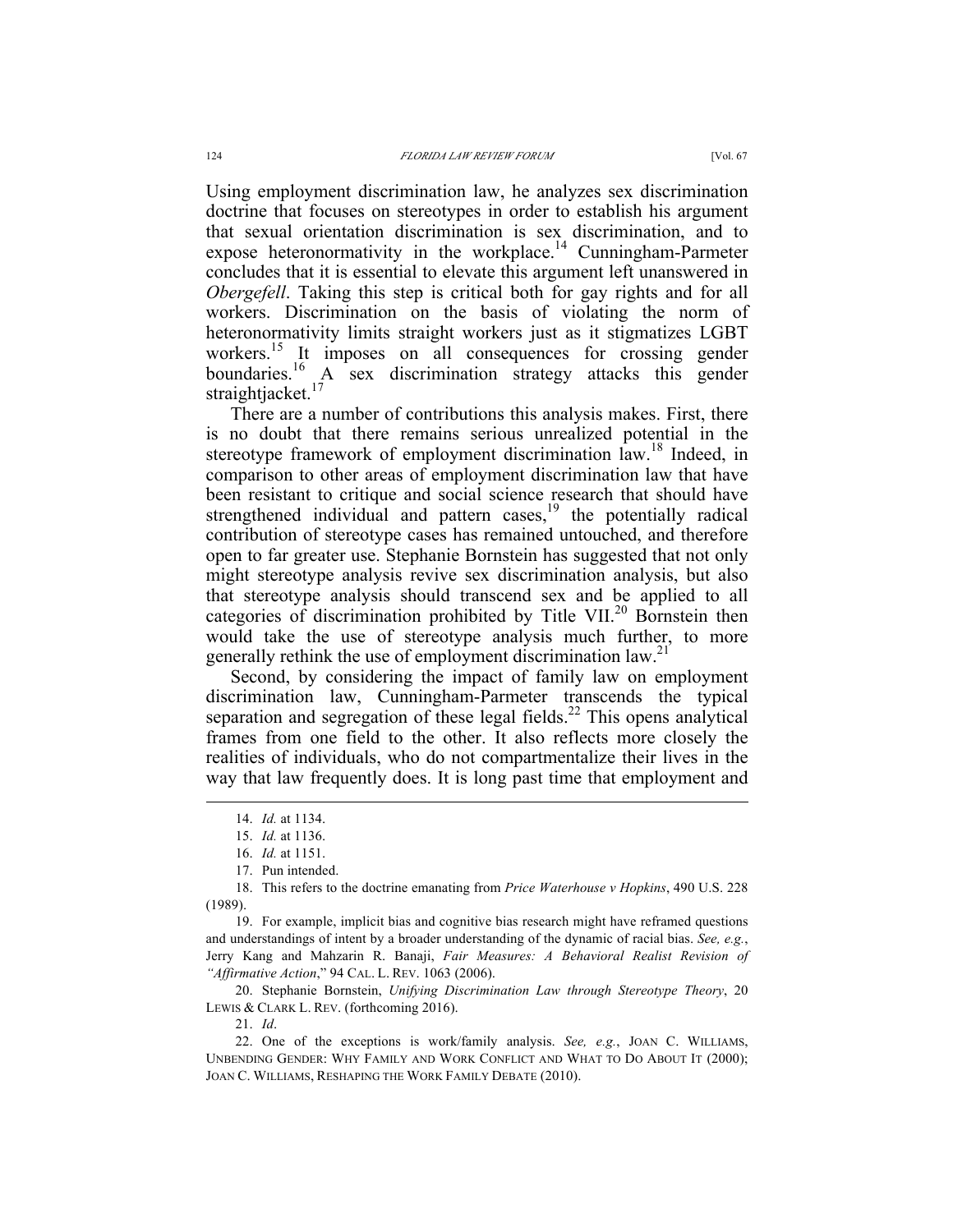labor law not presume families of one structure, or one distribution of unwaged family work; $^{23}$  or that family law not assume that work is always present and always sufficient to support a family, and therefore impose support obligations and custody frameworks without reference to the actual realities of work. $24$ 

Third, Cunningham-Parmeter's take on *Obergefell* adds significantly to the contributions of family law and constitutional scholars who are beginning to tease out the repercussions of this landmark decision.<sup>25</sup> Family law scholars have noted the opinion's conservative view of marriage, versus a recasting of marriage (although the outcome certainly does that). The employment discrimination lens adds significantly, and differently, to the analysis, and the broader view of gay rights advocacy and intersecting legal fields is a reminder to carefully assess costs and benefits of particular legal strategies.

What Cunningham-Parmeter's analysis also raises is how his expanded critique plays back into family law. That is, if we follow his shift of the lens on what LGBT discrimination is, and consider its implications for all workers, what if we turn his analysis back on family law, or the intersection of work and family law? In other words, suppose that Cunningham-Parmeter's analysis was adopted, applied, and had a significant impact on the workplace and on family life. I want to briefly explore how this might affect men, masculinities, and work/family policy.

Two of the key components of dominant or hegemonic masculinities are "don't be a girl" and "don't be gay." <sup>26</sup> Arguably men are, because of these two commands, more constrained and confined than are women in living and performing their gender. If women "act like a boy" or take on traditional male roles, they are taking on what are perceived as valuable roles and behaviors (although this can backfire into the classic critique that by doing so they have lost their attractiveness and femininity). Women doing wage work is seen as a sign of progress, of equality.<sup>28</sup>

 <sup>23.</sup> See, for example, the language of the federal Family and Medical Leave Act, 29 U.S.C. § 2611 (2012).

<sup>24.</sup> For example, see the Florida custody statute, FLA. STAT. § 61.13 (2015).

<sup>25.</sup> Obergefell has already begun to generate significant scholarship. *See, e.g.*,, Kenji Yoshino, *A New Birth of Freedom? Obergefell v. Hodges*, 129 Harv. L. Rev 147 (2015); Ruthann Robson, *Justice Ginsburg's* Obergefell v Hodges, 85 U. MO. K-C L. REV. (forthcoming 2016); Yuvraj Joshi, *The Respectable Dignity of* Obergefell v Hodges, 104 CAL. L. REV. (forthcoming 2016); Clare Huntington, Obergefell's *Conservatism; Reifying Familial Fronts*, 84 FORDHAM L. REV. 23 (2015); Kari E. Hong, *Obergefell's Sword: The Liberal State Interest in Marriage*, 2016 U. ILL. L. REV. (forthcoming 2016).

<sup>26.</sup> NANCY E. DOWD, THE MAN QUESTION: MALE PRIVILEGE AND SUBORDINATION (2010).

<sup>27.</sup> *Price Waterhouse v. Hopkins*, *supra* note 18, is an example of this.

<sup>28.</sup> *Gender Inequality and Women in the US Labor Force*, INT'L LABOR ORG., http://www.ilo.org/washington/areas/gender-equality-in-the-workplace/WCMS\_159496/lang--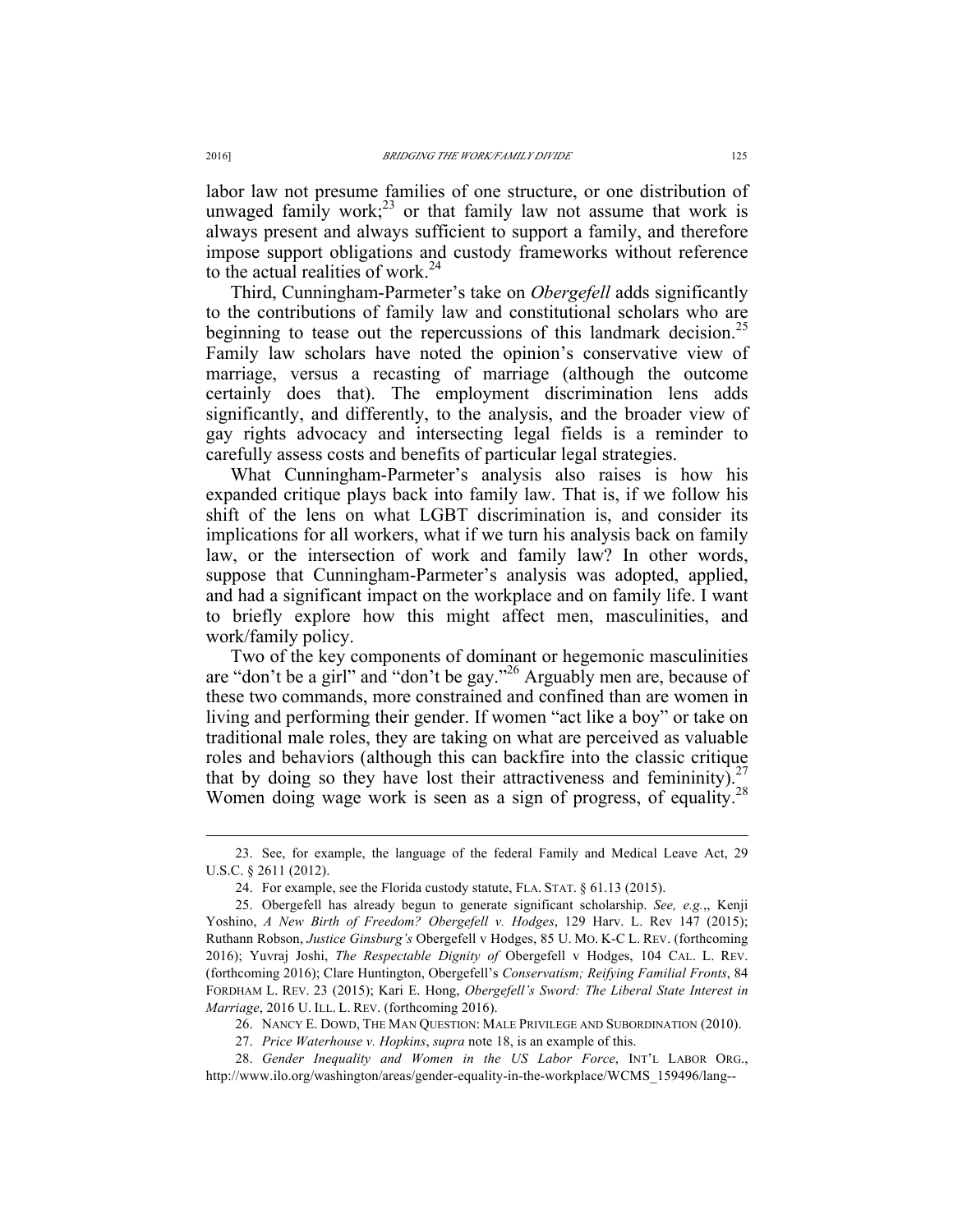Notwithstanding persisting inequality, pushback, violence, and wage inequality, among other signs of persisting inequality, the pattern for women has been to take on valuable men's roles.<sup>29</sup>

Men, on the other hand, continue to lag in pushing the pattern in the opposite direction.<sup>30</sup> They still do not do an equal share of household or care work, work still considered to be "women's work." <sup>31</sup> This is the case even when women are coequal earners or even the dominant breadwinner. $32$ 

What Cunningham-Parmeter is suggesting could have a significant impact on this imbalance, if it meant that workplace norms began to shift in their expectations of the place of care and household work in men's lives.<sup>33</sup> For one, it might diminish or eliminate the assumption that someone else is doing the household work, the invisible support mechanism that frees men to put wage work first.<sup>34</sup> Second, it might

29. On the persistence of inequality, see *Women's Median Earnings as a Percent of Men's Median Earnings, 1960*–*2014 (Full time, Year Round Workers) with Projection for Pay Equity in 2059* (Sept. 2015), INST. FOR WOMEN'S POLICY RESEARCH (IWPR), http://www.iwpr.org/publications/pubs/equal-pay-projection-2059; *The Status of Women in the States: 2015 – Employment and Earnings*, IWPR (May 2015), http://www.iwpr.org/publications/pubs/the-status-of-women-in-the-states-2015-2014 employment-and-earnings; *Violence Against Women at Work,* WOMENSHEALTH.GOV, http://www.womenshealth.gov/violence-against-women/types-of-violence/violence-againstwomen-at-work.html; Elizabeth Weise, *US Falls to 28th on Global Gender Equality List*, USA TODAY (Nov. 20, 2015), http://www.usatoday.com/story/money/2015/11/19/US-falls-28thglobal-gender-equality-list/76018174.

30. On men's care work and comparison to women's, see Kim Parker, *5 Facts About Today's Fathers*, PEW RESEARCH CENTER (June 18, 2015), http://www.pewresearch.org/facttank/2015/06/18/5-facts-about-todays-fathers. *See also One Third of Fathers with Working Wives Regularly Care for Their Children,* UNITED STATES CENSUS BUREAU (Dec. 5, 2011), https://www.census.gov/newsroom/releases/archives/children/cb11-198.html.

31. PEW RESEARCH CENTER, *supra* note 31.

32. *Id. See also* Kelley Holland, *Working Moms Still Take on Bulk of Household Chores,*  CNBC (Apr. 28, 2015), http://www.cnbc.com/2015/04/28/me-is-like-leave-it-to-beaver.html. Even if the mother is not only a full time worker, but also the primary wage earner, she does more household work and child care. *Id.*

33. PEW RESEARCH CENTER, *supra* note 31. Keith Cunningham-Parmeter, *Men at Work, Fathers at Home: Uncovering the Masculine Face of Caregiver Discrimination,* 24 COLUM. J. OF GENDER AND LAW 253 (2013); Richard Robbins, *On Men, Child Care and Work*, HUFFINGTON POST (June 14, 2014), http://www.huffingtonpost.com/richard-robbins/on-menchild-care-and-working-dads\_b\_5495507.html.

34. This is Joan C. Williams's concept of the ideal worker; if Cunningham-Parmeter's argument were successful, the ideal worker would change by being de-gendered in terms of both identity and substance. JOAN C. WILLIAMS, UNBENDING GENDER, *supra* note 22, at 24, 72–73,

en/index.htm; US Bureau of Labor Statistics*, Highlights of Women's Earnings in 2012*, Oct. 2013, Report 1045; Gordon Gauchat, Maura Kelly & Michael Wallace, *Occupational Gender Segregation, Globalization, and Gender Earnings Inequality in U.S. Metropolitan Areas*, 26:5 GENDER & SOC'Y 718–47; BARBARA F. RESKIN & PATRICIA A. ROOS, JOB QUEUES, GENDER QUEUES: EXPLAINING WOMEN'S INROADS INTO MALE OCCUPATIONS (1990).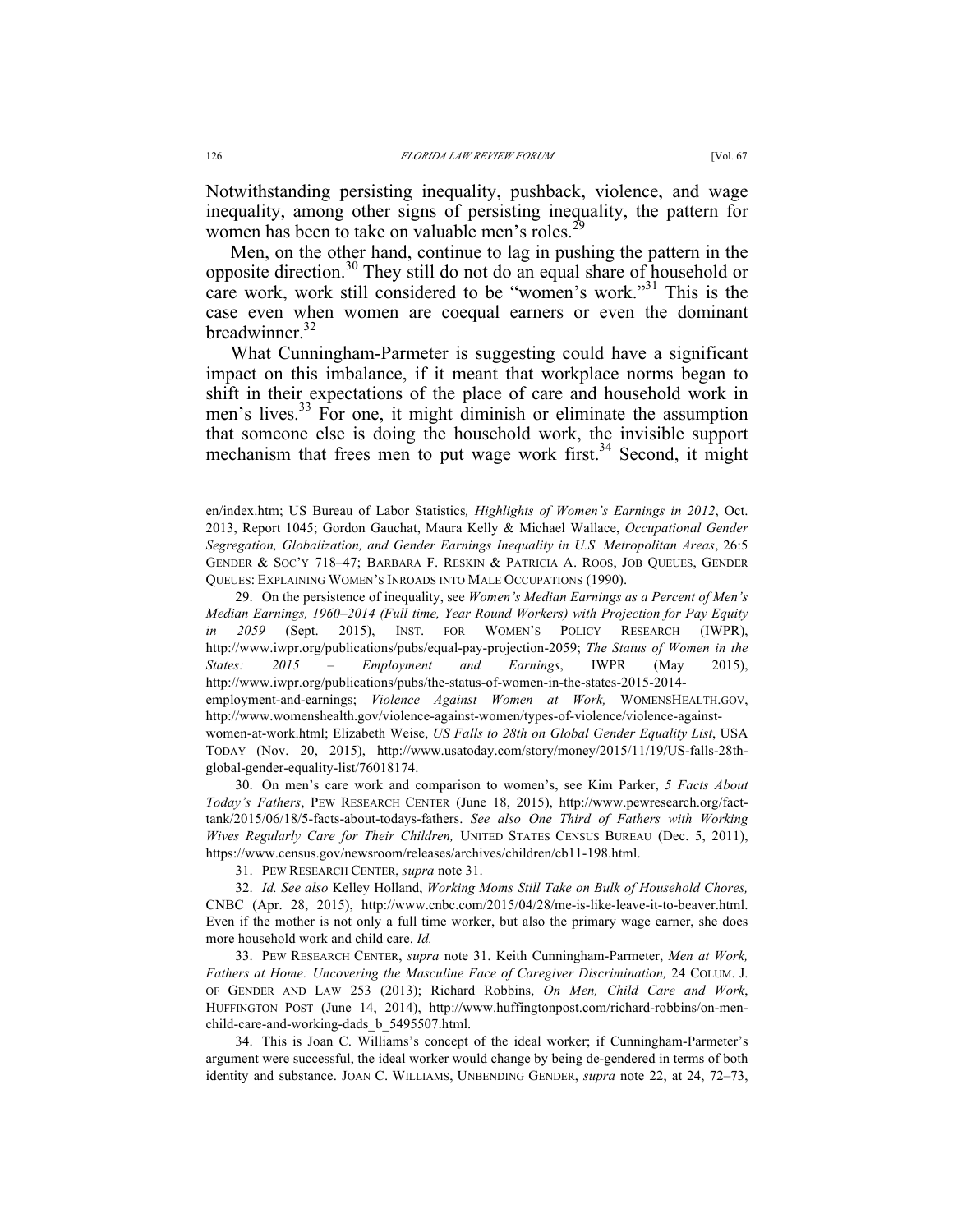create a new normal for men with minor children who are in need of parental care. Imagine the possibility of expectations that parents would equally share caregiving and what this would mean to the structure of work responsibilities and expectations. Suppose that workplace structures and policies, instead of favoring work prioritizing, instead favored a balance of work and family, not only because the data supports this as an ideal worker, $35$  but because such roles were socially and publically accepted, and expected.<sup>36</sup> Suppose further that it was understood that caregiving does not reflect a single pattern, and even unmarried and never married men and women might have such responsibilities, and that these responsibilities are not limited to heterosexuals. Imagine also the consequence if such a revised sensibility of work and family responsibilities was not limited to executive level employees, but was a pervasive norm of corporate culture from the jobs at the bottom of the employment ladder to the  $top.<sup>37</sup>$ 

There may be a parallel to these possible outcomes (taking the suggestion of Bornstein of a broader potential expansion of stereotype analysis) with imagining the outcomes of a truly diverse, multicultural workplace that embraced racial and ethnic diversity.<sup>38</sup> Intersectionality

36. On the hesitations of men to take leave that is provided by policy as documented by several surveys as well as qualitative feedback, see Jena McGregor, *Paternity Leave Isn't Just About Dads*, WASHINGTON POST (June 14, 2013), https://www.washingtonpost.com/news/onleadership/wp/2013/06/14/paternity-leave-isnt-just-about-dads. In the European Union in recent years, the embedded acceptance of fathers taking leave, even the expectation that they will do so, is evident it its application to high profile leaders. Prime Minister of the United Kingdom David Cameron took two weeks leave at the birth of his child. Jon Kelly, *The Politics of Paternity Leave*, BBC, (Aug. 26, 2010) http://www.bbc.com/news/magazine/11086630. Former President of France Nicolas Sarkozy was criticized for failing to take leave when his daughter was born, either to attend the birth, or take time with his newborn daughter. *Sarkozy Failed His Daughter – and My France*, EVENING HERALD (Oct. 22, 2011), http://www.herald.ie/opinion/sarkozy-failed-his-daughter-and-my-france-27992234.html.

37. Some of the recently reported work-family policies are limited. *See, e.g*., Emily Peck, *Under Fire, Netflix Defends Lopsided Parental Leave Policy*, HUFFINGTON POST (Sept. 9, 2015), http://www.huffingtonpost.com/entry/netflix-parental-leave

policy us 55e7239ce4b0aec9f3556d1d.

38. For benefits of diversity in the workforce, see, for example Marie-Elene Roberge and Rolf van Dick, *Recognizing the Benefits of Diversity: When and How Does Diversity Increase Group Performance?* 20 HUM. RESOURCE MGMT. REV. 295 (2010); Patrick Shin, Devon

 <sup>124.</sup> *See also* JOAN C. WILLIAMS, RESHAPING THE WORK-FAMILY DEBATE: WHY MEN AND CLASS MATTER (2012).

<sup>35.</sup> On the benefits to employers and the workplace of workers who are able to balance work and family, see, for example, Maureen Sarna, Ariane Hegewisch, & Heidi Hartmann, *Balancing Work and Family: How Analyzing the Costs and Benefits of Work-Family Legislation Supports Policy Change,* INSTITUTE FOR POLICY RESEARCH (June 2013), http://www.iwpr.org/publications/pubs/the-balancing-of-work-and-family-how-analyzing-thecosts-and-benefits-of-work-family-legislation-supports-policy-change.